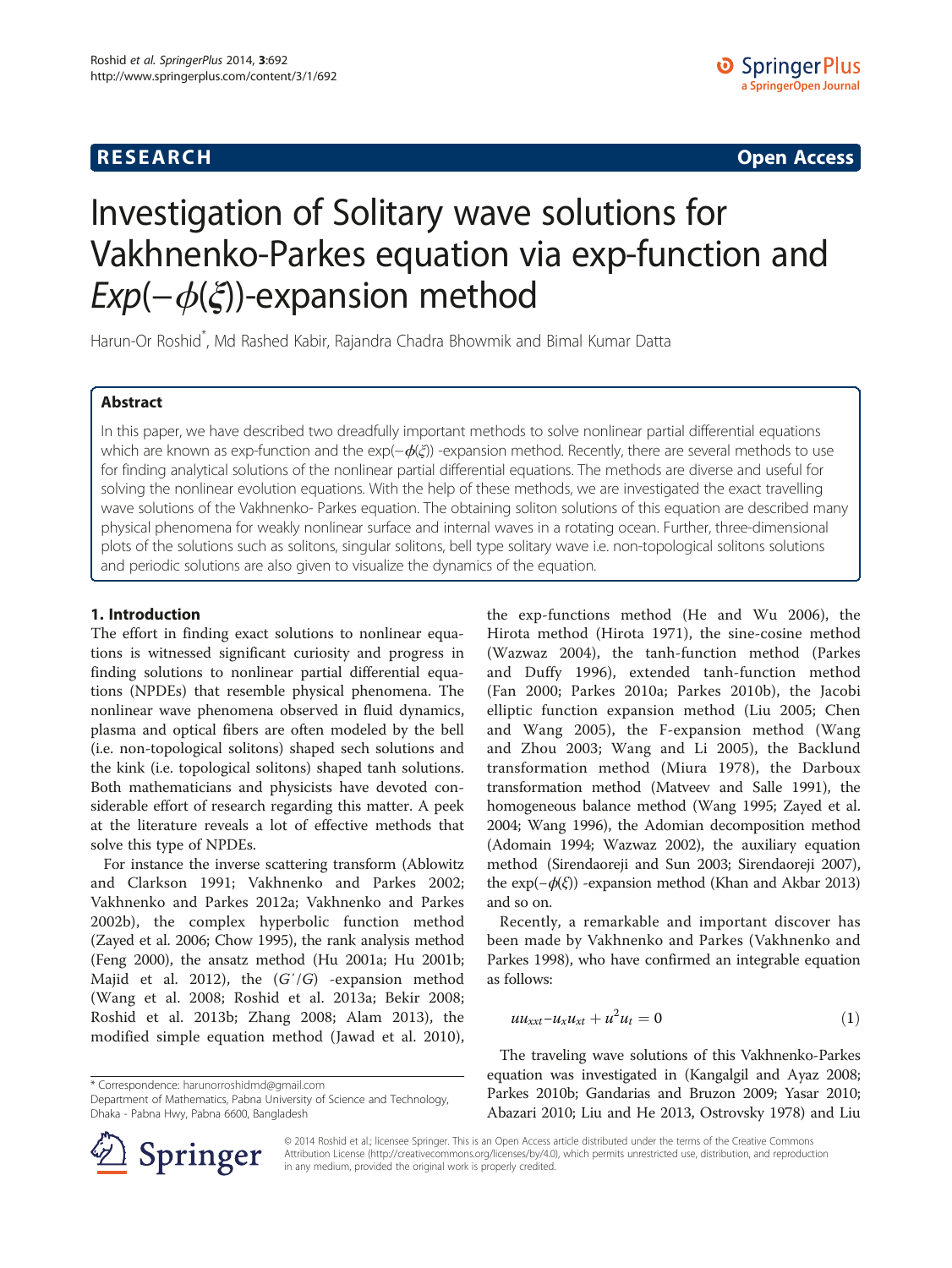<span id="page-1-0"></span>(Liu and He [2013\)](#page-8-0) found traveling wave solutions of this equations by improved  $(G'/G)$  -expansion method with auxiliary equation  $GG'' = AG^2 + BGG' + C(G')^2$ .

In this paper, we investigate the traveling wave solutions of the Vakhnenko-Parkes equation [\(1\)](#page-0-0) via two methods namely the Exp-function and the  $exp(-\phi(\xi))$  -expansion methods.

The rest of the paper is organized as follows: In section 2, we build up an introduction of exp-function and the  $exp(-\phi(\xi))$  -expansion method. By these methods, we gain the exact solutions of Vakhnenko-Parkes equation in section [3.](#page-2-0) In section [4](#page-5-0), we out line results and discussion of the achieved solutions. Finally, some conclusions are drawn in the section [5.](#page-8-0)

#### 2. The methodologies

In this section, we will go over the main points of the expfunction method and the  $exp(-\phi(\xi))$  -expansion method to raise the rational solitary wave and periodic wave solutions for the Vakhnenko-Parkes equation which have been paid attention by many researchers in mathematical physics.

Consider a nonlinear equation with two independent variable  $x$  and  $t$ , is given by

$$
P(U, U_x, U_t, U_{xx}, U_{xt}, U_{tt}, \dots \dots) = 0
$$
 (2)

where  $U = U(x,t)$  is an unknown function, P is a polynomial in  $U = U(x,t)$  and its partial derivatives, in which the highest order derivatives term and nonlinear terms are involved.

Combining the independent variable  $x$  and  $t$  into one traveling wave variable  $\xi = x \pm wt$ , we suppose that

$$
U(x,t) = u(\xi), \xi = x \pm wt,
$$
\n(3)

The travelling wave variable (3) permits us to convert the Eq. (2) to an ODE for  $u = u(\xi)$  is

$$
P(u, u^{'}, u^{''}, \cdots \cdots) = 0 \qquad (4)
$$

#### 2.1. The exp-function method

We now discuss the exp-function method to solve partial differential equation Eq. [\(1](#page-0-0)).

Step-2.1.1. Assume the solution of the Eq. ([1\)](#page-0-0) can be expressed in the following form (He and Wu, [2006](#page-8-0)):

$$
u(\xi) = \frac{\sum_{n=-c}^{d} a_n \exp(n\xi)}{\sum_{m=-p}^{q} b_n \exp(n\xi)}
$$
  
= 
$$
\frac{a_{-c} \exp(-c\xi) + \cdots + a_d \exp(d\xi)}{b_{-p} \exp(-p\xi) + \cdots + b_q \exp(q\xi)}
$$
 (5)

where  $c$ ,  $d$ ,  $p$  and  $q$  are positive unknown integers that could be determine subsequently,  $a_n$  and  $b_m$  are unknown constants, Eq. (5) can be re-written in the following form:

$$
u(\xi) = \frac{a_c \exp(c\xi) + \cdots + a_{-d} \exp(-d\xi)}{b_p \exp(p\xi) + \cdots + b_{-q} \exp(-q\xi)}
$$
(6)

**Step-2.1.2:** To determine the values of c and  $p$ , we balance the highest order linear term with the highest order nonlinear term in Equation Eq. (4). Similarly, to determine the values of  $d$  and  $q$ , we have to balance the lowest order linear term with the lowest order nonlinear term in Equation Eq. (4). This confirms the determination of the values of  $c$ ,  $d$ ,  $p$  and  $q$ .

**Step-2.1.3:** Inserting the values of c, d, p and q into Eq. (6) and then substituting Eq. (6) into Eq. (4) and simplifying, we attain;

$$
\sum_{j} C_j \exp(j\xi) = 0 \tag{7}
$$

Then collecting all coefficient Cj and setting each of them to zero, yields a system of algebraic equations for  $a_c$ 's and  $b_p$ 's. Then unknown  $a_c$ 's and  $b_p$ 's can be evaluated by solving the system of algebraic equations with the help of maple-13. Substituting these values into Eq. (6), we gain traveling wave solutions of the Eq. ([1\)](#page-0-0).

#### 2.2. The exp( $-\phi(\xi)$ ) -expansion method

Step 2.2.1. Assume that the solution of ODE (4) can be expressed by a polynomial in  $exp(-\phi(\xi))$  as follows:

$$
u = \sum_{i=0}^{m} l_i \exp(-\phi(\xi))^i
$$
 (8)

where  $\phi'(\xi)$  satisfies the ODE

$$
\phi'(\xi) = \exp(-\phi(\xi)) + \mu \exp(\phi(\xi)) + \lambda, \tag{9}
$$

The well-known solutions of the ODE (9) are as follows:

When 
$$
\lambda^2 - 4\mu > 0
$$
,  $\mu \neq 0$ , then  $\phi(\xi)$ 

$$
= \ln \left( \frac{-\sqrt{\lambda^2 - 4\mu} \tanh\left(\frac{\sqrt{\lambda^2 - 4\mu}}{2} (\xi + C)\right) - \lambda}{2\mu} \right) \tag{10}
$$

When 
$$
\lambda^2 - 4\mu < 0
$$
, then  $\phi(\xi)$   
=  $\ln \left( \frac{\sqrt{4\mu - \lambda^2} \tan \left( \frac{\sqrt{4\mu - \lambda^2}}{2} (\xi + C) \right) - \lambda}{2\mu} \right)$  (11)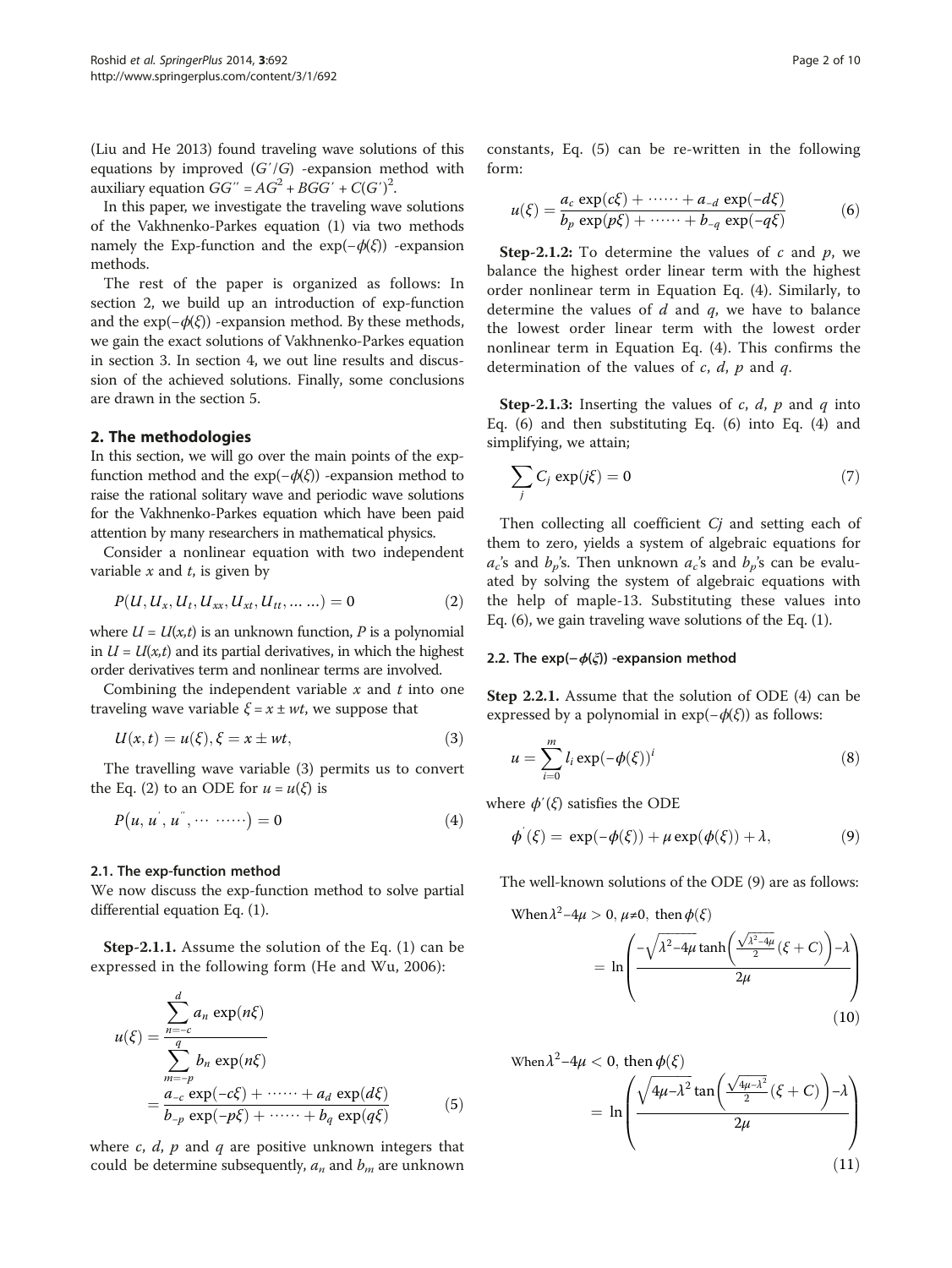<span id="page-2-0"></span>When 
$$
\lambda^2 - 4\mu > 0
$$
,  $\mu = 0$ , then  $\phi(\xi)$   
=  $-\ln\left(\frac{\lambda}{\exp(\lambda(\xi + C)) - 1}\right)$  (12)

When 
$$
\lambda^2 - 4\mu = 0
$$
,  $\mu \neq 0$ ,  $\lambda \neq 0$ , then  $\phi(\xi)$   
=  $\ln \left( -\frac{2(\lambda(\xi + C) + 2)}{\lambda^2(\xi + C)} \right)$  (13)

When 
$$
\lambda^2 - 4\mu = 0
$$
,  $\mu = \lambda = 0$ , then  $\phi(\xi)$   
= ln( $\xi$  + C) (14)

 $l_i$ ,  $w$ ,  $\lambda$ ;  $i = 0, \dots, m$  and  $\mu$  are constants to be determined later,  $l_m \neq 0$ , the positive integer *m* can be determined by considering the homogeneous balance between the highest order derivatives and nonlinear terms arising in the ODE([4](#page-1-0)).

Step 2.2.2. By substituting Eq. [\(8](#page-1-0)) into Eq. [\(4](#page-1-0)) and using the ODE ([9\)](#page-1-0), and then collecting all terms with the same order of  $exp(-\phi(\xi))$  together, the left hand side of Eq. ([4\)](#page-1-0) is converted into new polynomial in exp  $(-\phi(\xi))$ . Setting each coefficient of this polynomial to zero, yields a system of algebraic equations for  $l_i, \dots, w_n$ ,  $\lambda$ ;  $i = 0, \dots, m$  and  $\mu$ . Solving the system of algebraic equations and substituting  $l_i, \dots, w; i = 0, \dots, m$ , and the general solutions of Eq. ([9\)](#page-1-0) into Eq. [\(8](#page-1-0)). We have more traveling wave solutions of nonlinear evolution equation Eq. [\(1](#page-0-0)).

#### 3. Application

In this section, we exert the exp-function method and the  $exp(-\phi(\xi))$  -expansion method to construct the rational solitary wave, non-topological soliton, periodic wave solutions for some nonlinear evolution equations in mathematical physics via the Vakhnenko-Parkes equation Eq. [\(1\)](#page-0-0).

Inserting Eq.  $(3)$  $(3)$  $(3)$  into Eq.  $(1)$  $(1)$ , we amend the Eq.  $(1)$  $(1)$ into the ODE:

$$
uu'' - u'u'' + u^2u' = 0 \tag{15}
$$

Integrating Eq. (15) with respect to  $\xi$  and setting the integration constant equal to zero yields

$$
3uu^{\degree}-3(u^{\degree})^2+u^3=0 \tag{16}
$$

#### 3.1. Solution of Vakhnenko- Parkes equation via the exp-function method

Now, we apply the Exp-function method to create the generalized traveling wave solutions of the Vakhnenko-Parkes Eq. [\(1](#page-0-0)).

According to Step 2.1.1 in the Exp-function method, the solution of Eq. (16) can be written in the form of Eq. ([6](#page-1-0)). To determine the values of  $c$  and  $p$ , according to Step 2.1.2, we balance the term of the highest order in  $uu''$  and the highest nonlinear terms  $u^3$  in Eq. (16). With the aid of computational software Maple 13, yields  $p = c$ . To find out the values of  $q$  and  $d$ , we balance the term of lowest order  $uu''$ in Eq. (16) with lowest order nonlinear term  $u^3$ , with the aid of computational software Maple 13, yields to result  $q =$ d. The parameters are free, so we can arbitrarily prefer the values of c and d, but the ultimate solution does not depend upon the choices of them.

**Case 1:** Suppose  $p = c = 1$  and  $q = d = 1$ .

$$
u(\xi) = \frac{a_1 e^{\xi} + a_0 + a_{-1} e^{-\xi}}{b_1 e^{\xi} + b_0 + b_{-1} e^{-\xi}}
$$
(17)

Since there are some free variables, for simplicity, we presume  $b_1 = 1$ .

$$
u(\xi) = \frac{a_1 e^{\xi} + a_0 + a_{-1} e^{-\xi}}{e^{\xi} + b_0 + b_{-1} e^{-\xi}}
$$
(18)

Now, substituting Eq. (18) into Eq. (16) and by employing the computer algebra, such as Maple 13, we gain

$$
\frac{1}{A}(C_1e^{8\xi} + C_2e^{7\xi} + C_3e^{6\xi} + C_4e^{5\xi} + C_5e^{4\xi} + C_6e^{3\xi} + C_7e^{2\xi} + C_8e^{\xi} + C_9) = 0
$$

Where  $A = (e^{2\xi} + b_0 e^{\xi} + b_{-1})^4$ ,

$$
C_{1} = a_{1}^{3}, C_{2} = a_{1}^{3}b_{0} + 3a_{0}a_{1}^{2} + 3a_{0}a_{1} - 3a_{1}^{2}b_{0},
$$
  
\n
$$
C_{3} = 3a_{0}^{2}a_{1} + 3a_{-1}a_{1}^{2} + a_{1}^{3}b_{-1} + 3a_{0}a_{1}^{2}b_{0} - 12a_{1}^{2}b_{-1}
$$
  
\n
$$
+ 12a_{-1}a_{1},
$$
  
\n
$$
C_{4} = 18a_{-1}a_{1}b_{0} + 6a_{0}a_{1}a_{-1} + 3a_{0}a_{1}^{2}b_{-1} + 3a_{0}a_{-1}
$$
  
\n
$$
-3a_{1}^{2}b_{-1}b_{0} + a_{0}^{3}
$$
  
\n
$$
+ 3a_{-1}a_{1}^{2}b_{0} - 18a_{0}a_{1}b_{-1} + 3a_{0}^{2}a_{1}b_{0}
$$
  
\n
$$
-3a_{0}^{2}b_{0} + 3a_{0}a_{1}b_{0}^{2},
$$
  
\n
$$
C_{5} = a_{0}^{3}b_{0} + 3a_{0}^{2}a_{1}b_{-1} + 6a_{0}a_{1}a_{-1}b_{0} + 12a_{-1}a_{1}b_{0}^{2}
$$
  
\n
$$
+ 3a_{0}^{2}a_{-1} - 12a_{0}^{2}b_{-1} + 3a_{1}a_{-1}^{2}b_{0}
$$
  
\n
$$
+ 18a_{-1}a_{1}b_{0}b_{-1} + 3a_{0}a_{1}^{2}
$$
  
\n
$$
+ 6a_{0}a_{-1}a_{1}b_{-1} + a_{0}^{3}b_{-1} - 3a_{-1}^{2}b_{0} - 3a_{0}^{2}b_{-1}b_{0}
$$
  
\n
$$
+ 3a_{0}^{2}a_{-1}b_{0} + 3a_{0}a_{1}b_{0}^{2},
$$
  
\n
$$
C_{7} = 12a_{-1}a_{1}b
$$

Setting these equations to zero and solving the system of algebraic equations with the aid of commercial software Maple-13, we achieve the following solution.

$$
a_{-1} = 0
$$
,  $a_0 = 3b_0$ ,  $a_1 = 0$ ,  $b_0 = const$  and  $b_{-1} = b_0^2/4$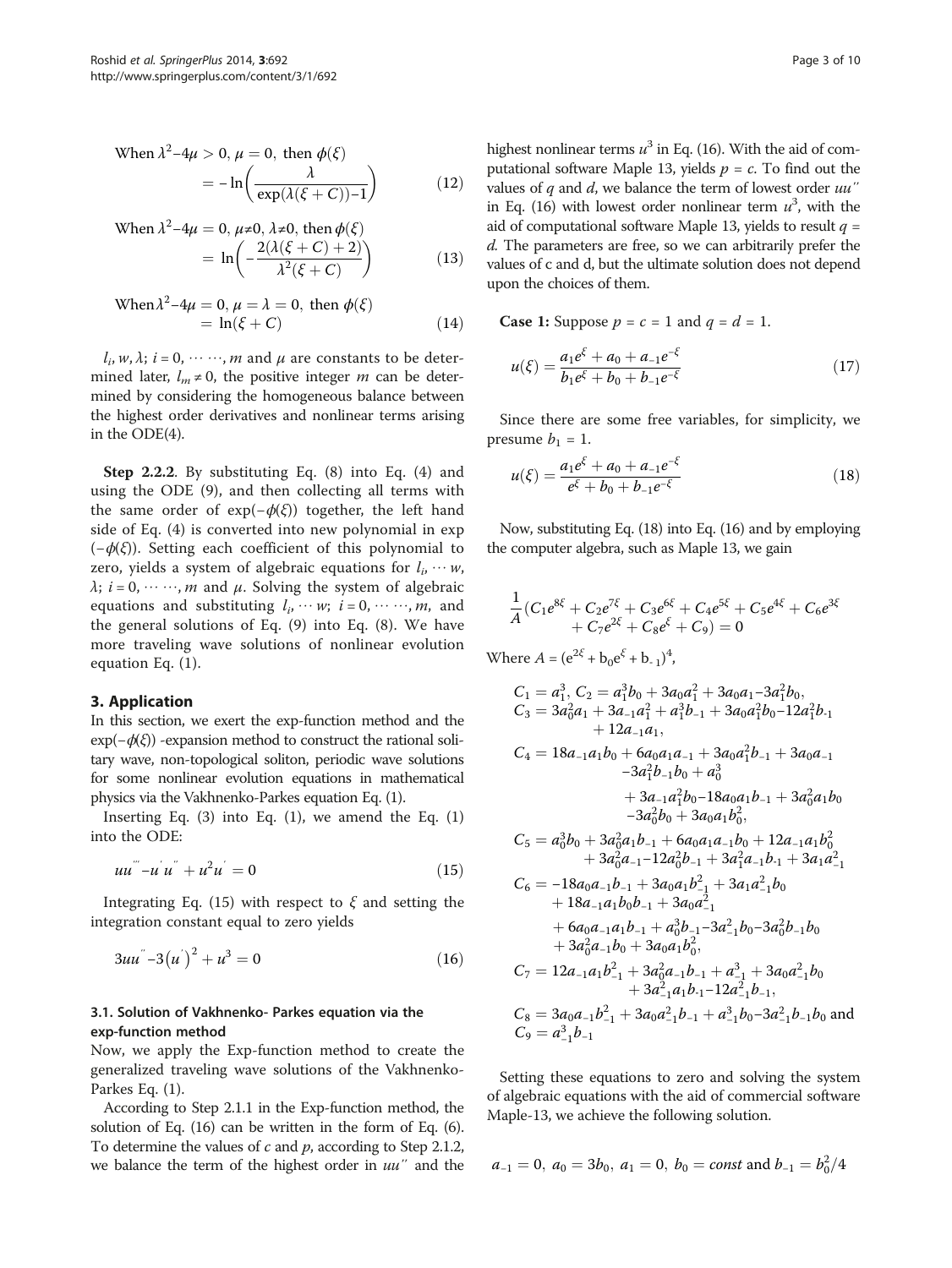<span id="page-3-0"></span>Setting these values in the Eq. ([18\)](#page-2-0) we acquire the solution

$$
u(\xi) = \frac{3b_0}{e^{\xi} + b_0 + b_0^2 e^{-\xi}/4} = \frac{12b_0}{4e^{\xi} + 4b_0 + b_0^2 e^{-\xi}}
$$
  
= 
$$
\frac{12b_0}{(4 + b_0^2)\cosh\xi + (4 - b_0^2)\sinh\xi + 4b_0}
$$
, where  $\xi$   
=  $x-wt$  (19)

If we set

If we choose

$$
b_0 = 2, \ u(\xi) = \frac{3}{\cosh \xi + 1} \tag{20}
$$

**Case 2:** Suppose  $p = c = 2$  and  $q = d = 1$ .

$$
u(\xi) = \frac{a_2 e^{2\xi} + a_1 e^{\xi} + a_0 + a_{-1} e^{-\xi}}{b_2 e^{2\xi} + b_1 e^{\xi} + b_0 + b_{-1} e^{-\xi}}
$$
(21)

Since there are some free parameters, for simplicity, we imagine  $b_2 = 1$ ,  $b_{-1} = 0$ .

$$
u(\xi) = \frac{a_2 e^{2\xi} + a_1 e^{\xi} + a_0 + a_{-1} e^{-\xi}}{e^{2\xi} + b_1 e^{\xi} + b_0}
$$
 (22)

Executing the same procedure as described in case-1, we gain

$$
a_{-1} = a_0 = a_2 = 0, a_1 = 3b_1, b_1 = const
$$
 and  $b_0 = b_1^2/4$ .

Setting these values in the Eq. (22) we acquire the solution

$$
u(\xi) = \frac{12b_1}{(4+b_1^2)\cosh\xi + (4-b_1^2)\sinh\xi + 4b_1}
$$
 where  $\xi$   
= x-wt (23)

which is same obtain in the previous case-1.

**Case 3:** Suppose  $p = c = 2$  and  $q = d = 2$ .

$$
u(\xi) = \frac{a_2 e^{2\xi} + a_1 e^{\xi} + a_0 + a_{-1} e^{-\xi} + a_{-2} e^{-2\xi}}{b_2 e^{2\xi} + b_1 e^{\xi} + b_0 + b_{-1} e^{-\xi} + b_{-2} e^{-2\xi}}
$$
(24)

Since there are some free parameters, for simplicity, we presume  $a_{-2} = a_{-1} = 0$ ,  $b_{-2} = b_{-1} = 0$ ,  $b_1 = 1$ .

$$
u(\xi) = \frac{a_2 e^{2\xi} + a_1 e^{\xi} + a_0}{b_2 e^{2\xi} + e^{\xi} + b_0}
$$
 (25)

Executing the same procedure as described in the case-1 and in the case-2, we attain

$$
a_0 = 0
$$
,  $a_1 = 3$ ,  $a_2 = 0$ ,  $b_0 = const$ ,  $b_1$   
= const and  $b_2 = (4b_0)^{-1}$ 

Hence require solution is

$$
u(\xi) = \frac{12b_0}{\left(1 + 4b_0^2\right)\cosh\xi + \left(1 - 4b_0^2\right)\sinh\xi + 4b_0} \tag{26}
$$

where  $\xi = x - wt$ .

This is also similar solutions achieved in the previous cases and so we should not repeat the procedure again and again for different values of the parameters. Actually the solution is a bell shape soliton solution which referred to as non-topological solitons solution. But in generally, we can obtain all of the above solutions and another family of solutions in case 4.

**Case 4:** Suppose  $p = c = 1$  and  $q = d = 1$ .

$$
u(\xi) = \frac{a_1 e^{\xi} + a_0 + a_{-1} e^{-\xi}}{b_1 e^{\xi} + b_0 + b_{-1} e^{-\xi}}
$$
(27)

Now, substituting Eq. (27) into Eq. ([15](#page-2-0)) and by employing the computer algebra, such as Maple 13, we gain

$$
\frac{e^{\xi}}{A}(C_1e^{8\xi} + C_2e^{7\xi} + C_3e^{6\xi} + C_4e^{5\xi} + C_5e^{4\xi} + C_6e^{3\xi} + C_7e^{2\xi} + C_8e^{\xi} + C_9) = 0
$$

Where  $A = (b_1 e^{2\xi} + b_0 e^{\xi} + b_{-1})^5$ , others are omitted for simplicity and setting these equations to zero and solving the system of algebraic equations with the aid of commercial software Maple-13, we achieve the following solution.

(i) 
$$
a_{-1} = 0
$$
,  $a_0 = 3b_0$ ,  $a_1 = 0$ ,  $b_0 = const$  and  $b_{-1} =$   
\n $b_0^2/4b_1$ .  
\n(ii)  $a_{-1} = -b_0^2/4b_1$ ,  $a_0 = 2b_0$ ,  $a_1 = -b_1$ , and  $b_{-1} =$   
\n $b_0^2/4b_1$ .

The solution (i) is same obtained in case 1.

Setting these values of (ii) in the Eq. [\(18](#page-2-0)) we acquire the solution

$$
u(\xi) = \frac{-b_1 e^{\xi} + 2b_0 - b_0^2 e^{-\xi} / 4b_1}{b_1 e^{\xi} + b_0 + b_0^2 e^{-\xi} / 4b_1}, \text{ where } \xi
$$
  
=  $x - wt$  (28)

If we choose

$$
b_0 = 2 b_1, \ u(\xi) = -1 + \frac{3b_0}{b_1 e^{\xi} + b_0 + b_0^2 e^{-\xi} / 4b_1} \quad (29)
$$

 $\sim$ 

Or if choose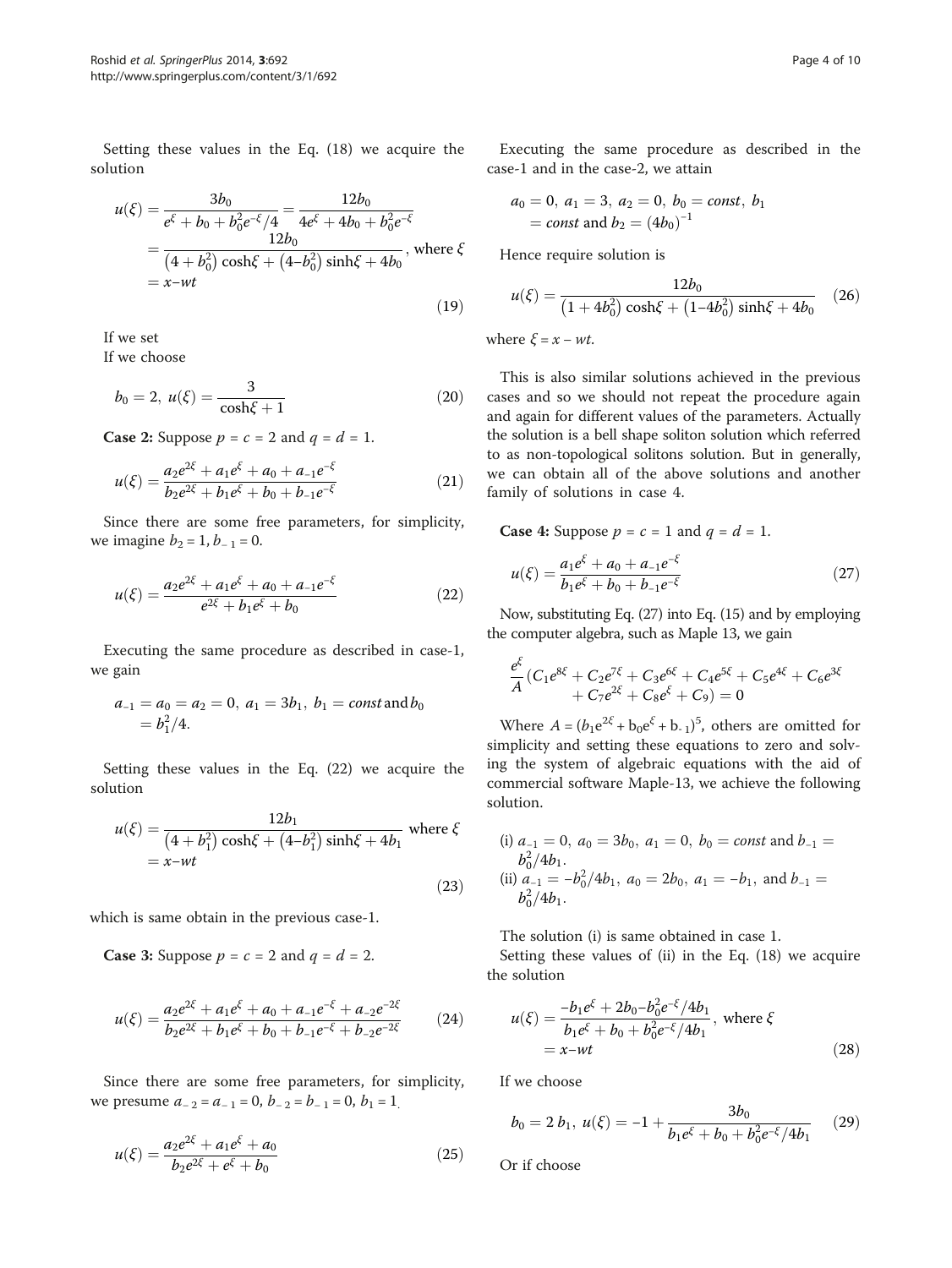<span id="page-4-0"></span>
$$
b_0 = 1, b_1 = 1/2, u(\xi) = -1 + \frac{3}{\cosh \xi + 1}
$$
 (30)

Remark-1: We have the solution [\(19](#page-3-0)) in the form via Exp-function method,  $u(\xi) = \frac{12b_0}{4e^{\xi} + 4b_0 + b_0^2 e^{-\xi}}$ 

It note that if  $b_0 > 0$  and  $exp(-x_0) = 2/b_0$  then it can be written  $u(\xi) = \frac{3}{2} \operatorname{sech}^2(\frac{1}{2}(x-wt-x_0))$  and if  $b_0 < 0$  and  $\exp(-x_0) = 2/|b_0|$  then it can be written  $u(\xi) = -\frac{3}{2} \operatorname{cosech}^2$  $\left(\frac{1}{2}(x-wt-x_0)\right)$ . These two solutions are just solutions  $u_{11}$ and  $u_{12}$  in Parkes (Parkes [2010b\)](#page-8-0) with  $k = 1/2$ .

And for the solution ([29\)](#page-3-0) in the form via Exp-function method,  $u(\xi) = -1 + \frac{3b_0}{b_1e^{\xi} + b_0 + b_0^2e^{-\xi}/4b_1}$ 

It note that if  $b_1/b_0 > 0$  and  $exp(-x_0) = 2b_1/b_0$  then it can be written  $u(\xi) = -1 + \frac{3}{2} \operatorname{sech}^2(\frac{1}{2}(x-wt-x_0))$  and if  $b_1/b_0 < 0$  and  $\exp(-x_0) = 2b_1/|b_0|$  then it can be written  $u(\xi) = -1 - \frac{3}{2} \csc h^2 \left(\frac{1}{2} (x - wt - x_0)\right)$ . These two solutions are just solutions  $u_{21}$  and  $u_{22}$  in Parkes (Parkes [2010b](#page-8-0)) with  $k = 1/2$ .

### 3.2. Solutions of Vakhnenko- Parkes equation via the exp (−ϕ(ξ)) -expansion method

Balance the highest order derivate term  $uu''$  with the highest nonlinear terms  $u^3$  in Eq. [\(16\)](#page-2-0), we obtain  $m = 2$ , so assume the equation Eq. ([1\)](#page-0-0) has the solution

$$
u(\xi) = l_0 + l_1(\exp(-\phi(\xi))) + l_2(\exp(-\phi(\xi)))^2
$$
 (31)

Inserting Eq. (31) into Eq. [\(16](#page-2-0)) and using the ODE [\(9](#page-1-0)), and then collecting all terms with the same order of exp  $(-\phi(\xi))$  together, Eq. [\(16\)](#page-2-0) is converted into new polynomial in  $exp(-\phi(\xi))$ . Setting each coefficients of this polynomial is to zero, yields a system of algebraic equations for  $l_0$ ,  $l_1$ ,  $l_2$ ,  $\lambda$ ; and  $\mu$  which are as follows:

 $3l_0l_1\lambda\mu + 6l_0l_2\mu^2 - 3l_1^2\mu^2 + l_0^3 = 0,$  $3l_0^2l_1+6l_0l_1\mu-3l_1^2\mu\lambda-6l_1l_2\mu^2+3l_0l_1\lambda^2+18l_0l_2\lambda\mu=0,$  $24l_0l_2\mu-3l_1l_2\lambda\mu-\hat{6}l_2^2\mu^2+3l_0l_1^2+9l_0l_1\lambda+12l_0l_2\lambda^2+3l_0^2l_2=0,$  $6l_0l_1l_2 + l_1^3 + 3l_1^2\lambda + 6l_1l_2\mu + 6l_0l_1 - 6l_2^2\lambda\mu + 30l_0l_2\lambda + 3l_1l_2\lambda^2 = 0,$ <br>  $3l_1^2l_2 + 15l_1l_2\lambda + 3l_1^2 + 3l_0l_2^2 + 18l_0l_2 = 0,$  $3l_1l_2^2 + 12l_1l_2 + 6l_2^2\lambda = 0, \ \tilde{6}l_2^2 + l_2^3 = 0$ 

Solving the system of algebraic equations and we obtained  $l_0 = -6\mu$ ,  $l_1 = -6\lambda$ ,  $l_2 = -6$ . Substituting the values of  $l_0$ ,  $l_1$ ,  $l_2$  in the general solutions of Eq. [\(9](#page-1-0)) achieve more traveling wave solutions of nonlinear evolution equation Eq. ([1](#page-0-0)) as follows:

When  $\lambda^2 - 4\mu > 0$ ,  $\mu \neq 0$ , then

$$
\therefore u(\xi) = -6\mu + 6\lambda \left( \frac{2\mu}{\sqrt{\lambda^2 - 4\mu \tanh\left(\frac{\sqrt{\lambda^2 - 4\mu}}{2}(\xi + C)\right) + \lambda}} \right)
$$

$$
-6\left( \frac{2\mu}{\sqrt{\lambda^2 - 4\mu \tanh\left(\frac{\sqrt{\lambda^2 - 4\mu}}{2}(\xi + C)\right) + \lambda}} \right)^2
$$
(32)

When  $\lambda^2 - 4\mu < 0$ , then

$$
\therefore u(\xi) = -6\mu - 6\lambda \left( \frac{2\mu}{\sqrt{4\mu - \lambda^2} \tan\left(\frac{\sqrt{4\mu - \lambda^2}}{2}(\xi + C)\right) - \lambda} \right)
$$

$$
-6\left( \frac{2\mu}{\sqrt{4\mu - \lambda^2} \tan\left(\frac{\sqrt{4\mu - \lambda^2}}{2}(\xi + C)\right) - \lambda} \right)^2
$$
(33)

When  $\lambda^2 - 4\mu > 0$ ,  $\mu = 0$ , then

$$
\therefore u(\xi) = -6\lambda \left(\frac{\lambda}{\exp(\lambda(\xi + C)) - 1}\right) - 6\left(\frac{\lambda}{\exp(\lambda(\xi + C)) - 1}\right)^2 \tag{34}
$$

When  $\lambda^2 - 4\mu = 0$ ,  $\mu \neq 0$ ,  $\lambda \neq 0$ , then

$$
\therefore u(\xi) = -6\mu + 6\lambda \left( \frac{\lambda^2 (\xi + C)}{2(\lambda(\xi + C) + 2)} \right) - 6\left( \frac{\lambda^2 (\xi + C)}{2(\lambda(\xi + C) + 2)} \right)^2 \tag{35}
$$

When 
$$
\lambda^2 - 4\mu = 0
$$
,  $\mu = \lambda = 0$ , then  $\therefore u(\xi)$   
=  $-6\left(\frac{1}{\xi + C}\right)^2$  (36)

Table 1 Comparison between Liu and He's (Liu and He [2013\)](#page-8-0) solutions and our solutions

| Liu and He (Liu and He 2013)                                                                                                              | Our solution                                                                                                          |
|-------------------------------------------------------------------------------------------------------------------------------------------|-----------------------------------------------------------------------------------------------------------------------|
| (i) If $A = 1$ , $B = 0$ , $C - 1 = \mu$ and $c_2 = 0$ then from equation (19) we obtain<br>$u(\xi) = -6\mu - 6\mu \cot^2(\sqrt{\mu}\xi)$ | (i) If $\lambda = 0$ , $C = 0$ then our solutions (33) reduced to<br>$u(\xi) = -6\mu - 6\mu \cot^2(\sqrt{\mu}\xi)$    |
| (ii) If $A = 1$ , $B = 0$ , $C - 1 = \mu$ and $c_2 = 0$ then from equation (20) we obtain $u(\xi) = -6\mu + 6\mu \coth^2(\sqrt{-\mu}\xi)$ | (ii) If $\lambda = 0$ , $C = 0$ then our solutions (32) reduced to<br>$u(\xi) = -6\mu + 6\mu \coth^2(\sqrt{-\mu}\xi)$ |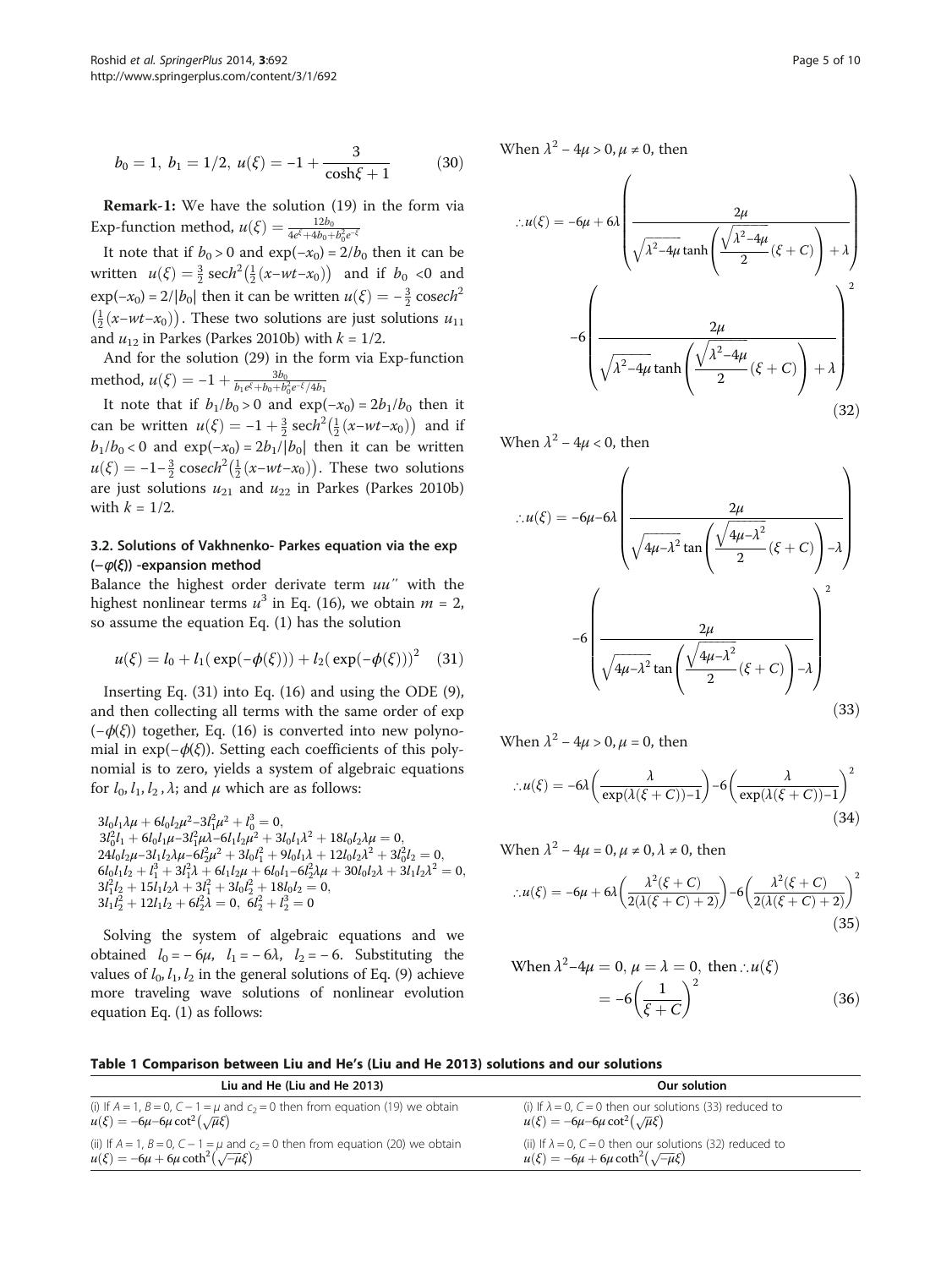| Parkes's (Parkes 2010b)                                                                                          | Our solution                                                                                |
|------------------------------------------------------------------------------------------------------------------|---------------------------------------------------------------------------------------------|
| (i) If $k^2 = \mu$ , $\eta = \xi + C$ then solution $u_{14}$ we obtain                                           | (i) If $\lambda = 0$ , then our solutions (33) reduced to                                   |
| $u(\xi) = -6\mu - 6\mu \cot^2(\sqrt{\mu}(\xi + C))$                                                              | $u(\xi) = -6\mu - 6\mu \cot^2(\sqrt{\mu}(\xi + C))$                                         |
| (ii) If $k^2 = -\mu$ , $\eta = \xi + C$ then from solution $u_{12}$ we obtain                                    | (ii) If $\lambda = 0$ , then our solutions (28) reduced to                                  |
| $u(\xi) = -6\mu + 6\mu \coth^2(\sqrt{-\mu}(\xi + C))$                                                            | $u(\xi) = -6\mu + 6\mu \coth^2(\sqrt{-\mu}(\xi + C))$                                       |
| (iii) If $k = \lambda/2$ , $\eta = \xi + C$ then solution $u_{12}$ we obtain                                     | (iii) Eq. (34) can be simplified to gives                                                   |
| $u(\xi) = \frac{3}{2}\lambda^2 - \frac{3}{2}\lambda^2 \coth^2(\frac{1}{2}\lambda(\xi + C))$                      | $u(\xi) = \frac{3}{2}\lambda^2 - \frac{3}{2}\lambda^2 \coth^2(\frac{1}{2}\lambda(\xi + C))$ |
| (iv) If $\eta = \xi + C + \lambda/2$ then solution $u_3$ we obtain $u(\xi) = -\frac{6}{(\xi + C + \lambda/2)^2}$ | (iv) Eq. (35) can be simplified to gives $u(\xi) = -\frac{6}{(\xi + C + \lambda/2)^2}$      |

<span id="page-5-0"></span>Table 2 Comparison between Parkes's (Parkes [2010b](#page-8-0)) solutions and our solutions

Remark-2: All of the solutions presented in this latter have been checked with Maple by putting them back into the original equations.

# 4. Results and discussion

In this paper we exerted the exp-function methods and the  $exp(-\phi(\xi))$  -expansion method as useful mathematical tools to construct topological soliton, non-topological soliton, periodic wave solutions for the Vakhnenko- Parkes equation. The methods have successfully handled with the aid of commercial software Maple-13 that greatly reduces the volume of computation and improves the results of the equation. We have achieved a family of solutions via exp-function method. It is worth declaring that some of our obtained solutions via the  $exp(-\phi(\xi))$ -expansion method is in good agreement with already

published results which is presented in the Tables [1](#page-4-0) and 2. The others are completely new solutions achieved by  $exp(-\phi(\xi))$  -expansion method.

#### 4.1. Physical interpretation

In this subsection, we describe the physical interpretation of the solutions for the Vakhnenko- Parkes equation. Solitons are solitary waves with stretchy dispersion possessions, which described many physical phenomena in soliton physics. Soliton preserve their shapes and speed after colliding with each other. Soliton solutions also give ascend to particle-like structures, such as magnetic monopoles etc. The solution ([19\)](#page-3-0) in Figure 1 of the equation [\(1](#page-0-0)) is represented the exact Bell type solitary (non-topological soliton) wave solution for the parameters  $b_0 = 4$ ,  $w = 1$  with  $-3 \le x, t \le 3$  via exp-function

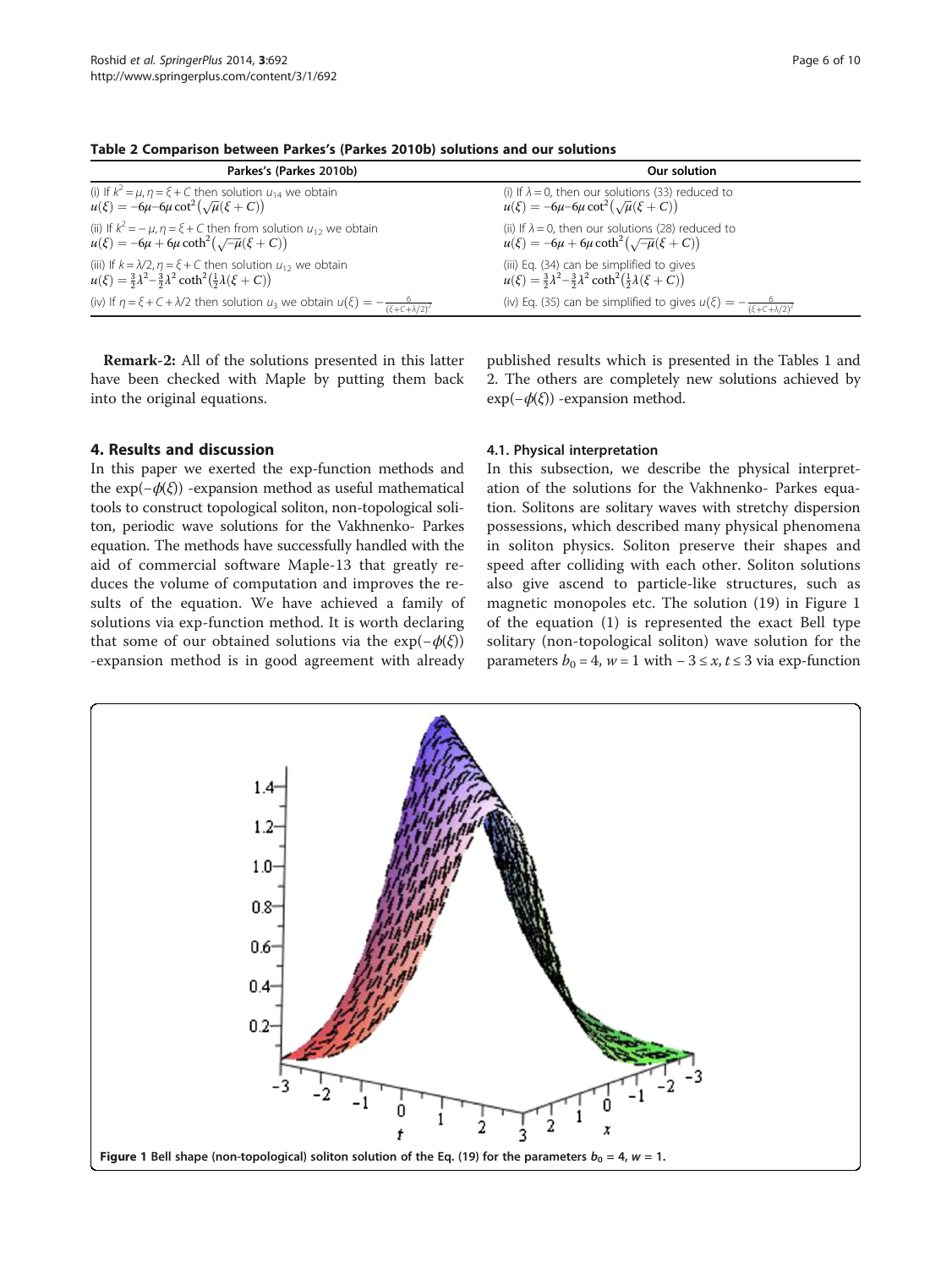<span id="page-6-0"></span>

method. Since second family Eq. [\(30\)](#page-4-0) has a constant different with first family it figure is also the exact Bell type solitary (non-topological soliton) wave solution. Others solutions via exp-function method are similar to this solution or can be obtained from this solution which profiles are similar to the Figure [1](#page-5-0). The solution ([32](#page-4-0)) obtained by the exp(−ϕ(ξ)) -expansion method is cuspon whose shape is depicted in the Figure 2 for the parameters  $\lambda = 3, \mu = c = w = 1$  with  $-3 \le x, t \le 3$ .

The solution ([33](#page-4-0)) of the equation Eq. [\(11\)](#page-1-0) is presented the periodic travelling wave solution for various values of the physical parameters. The Figure 3 has been shown the shape of the solution ([33\)](#page-4-0) for the parameters  $\lambda = 1$ ,  $\mu = c = 2, w = 1$  with  $-3 \le x, t \le 3$ .

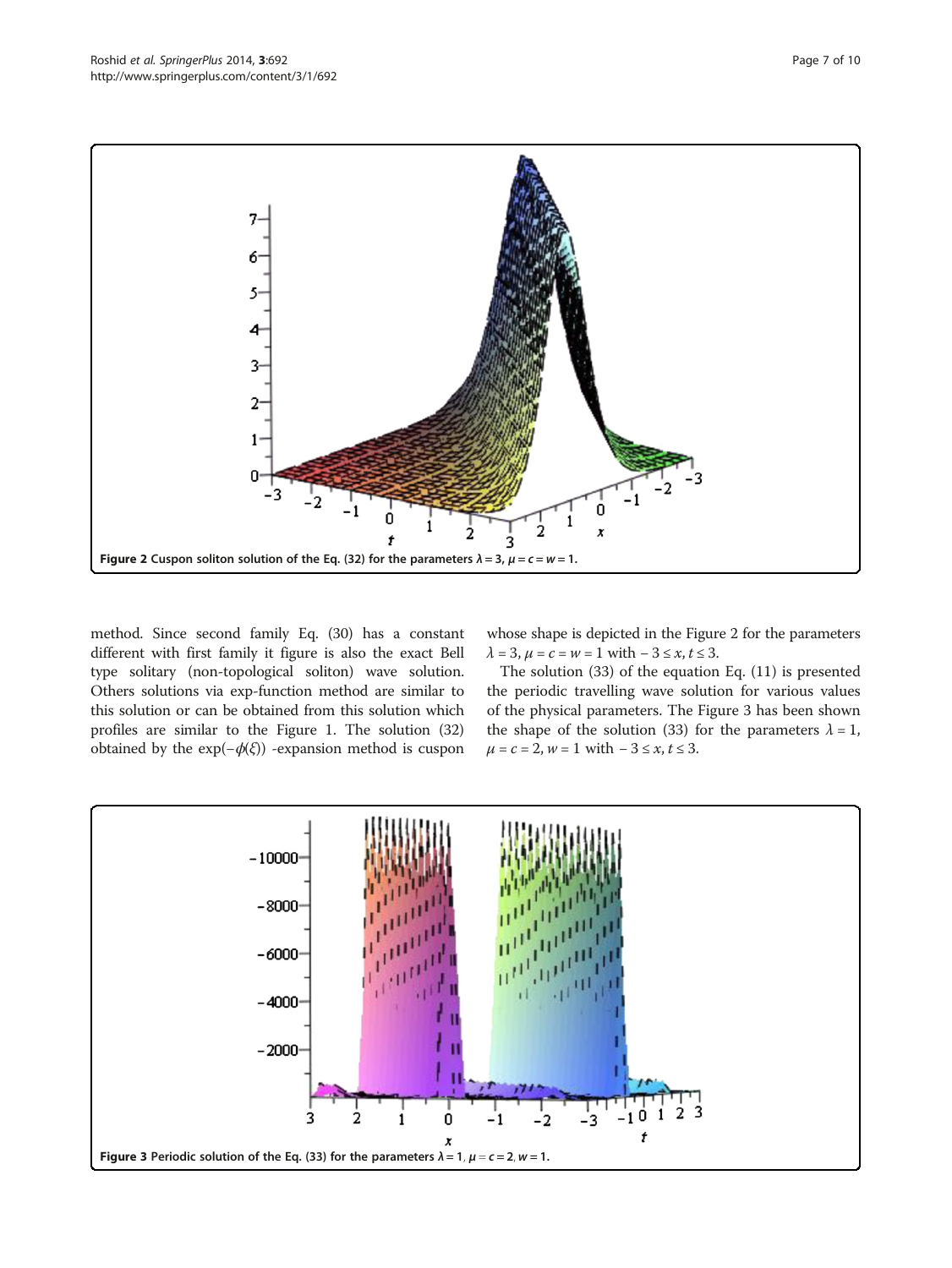

Solutions [\(34](#page-4-0)) of the equation Eq. ([1](#page-0-0)) represent singular soliton solution for the parameters  $\lambda = w = 1$ ,  $\mu = c = 0$  with  $-3 \le x, t \le 3$  whose shape is given by the Figure 4.

Finally, solution ([35](#page-4-0)) and ([36](#page-4-0)) are similar type solutions and they represent the multiple soliton solution. Omitting one figure we depicted the Figure 5 of the Eq. ([35\)](#page-4-0) for the parameters  $\lambda = w = 1$ ,  $\mu = c = 0$  with  $-3 \le x$ ,  $t \leq 3$ .

### 4.2. Graphical representations

The graphical illustrations of the solutions are given below in the figures (Figures [1,](#page-5-0) [2](#page-6-0), [3](#page-6-0), 4 and 5) with the aid commercial software of Maple-13.

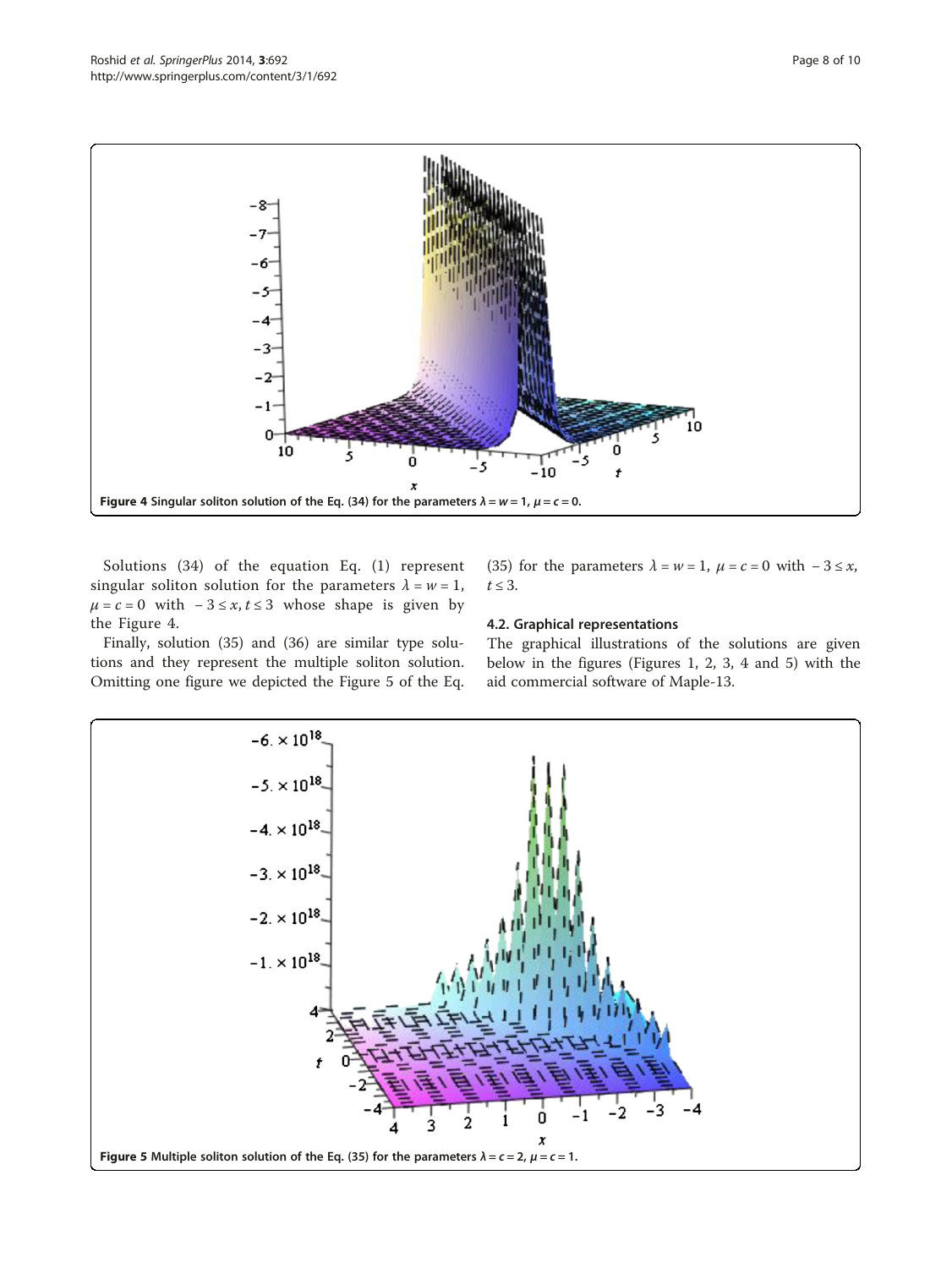#### <span id="page-8-0"></span>5. Conclusion

In this research some new solitary wave solutions of the Vakhnenko-Parkes equation is found using the exp-function method and the  $exp(-\phi(\xi))$  -expansion method. As a results two family of bell type solitary wave solutions Eq. [\(19](#page-3-0)) or Eq. ([26](#page-3-0)) and Eq. ([30](#page-4-0)) using exp-function method and five solutions Eq. ([32\)](#page-4-0)-Eq. ([36](#page-4-0)) including cuspon, singular soliton, multiple soliton and periodic solutions are achieved via exp( $-\phi$ (ξ)) -expansion method of the Vakhnenko- Parkes equation exist for real sense depends on different relevant physical parameters. Numerical results of the solutions for real sense by using Maple software have been shown graphically and discussed. This will have a good sense to encourage the extensive application of the equations.

#### Competing interests

The authors declare that they have no competing interests.

#### Authors' contributions

The authors, viz HOR, MRK, RCB and BKD with the consultation of each other carried out this work and drafted the manuscript together. All authors read and approved the final manuscript.

#### Acknowledgements

The authors would like to express their sincere thanks to the anonymous referees for their valuable comments and suggestions.

#### Mathematics subject classification

35K99, 35P05, 35P99.

Received: 23 July 2014 Accepted: 17 November 2014 Published: 25 November 2014

#### References

- Abazari R (2010) Application of (G'/G)-expansion method to traveling wave solutions of three nonlinear evolution equation. Comput Fluids 39:1957–1963
- Ablowitz MJ, Clarkson PA (1991) Soliton, Nonlinear Evolution Equations and Inverse Scattering. Cambridge University Press, New York
- Adomain G (1994) Solving Frontier Problems of Physics: The Decomposition Method. Kluwer Academic Publishers, Boston
- Alam MN, Akbar MA, Roshid HO (2013) Study of nonlinear evolution equations to construct traveling wave solutions via the new approach of generalized (G'/G)-expansion method. Math Stat 1(3):102–<sup>112</sup>
- Bekir A (2008) Application of the (G'/G)-expansion method for nonlinear evolution equations. Phys Lett A 372:3400–3406
- Chen Y, Wang Q (2005) Extended Jacobi elliptic function rational expansion method and abundant families of Jacobi elliptic functions solutions to (1 + 1)-dimensional dispersive long wave equation. Chaos, Solitons Fractals 24:745–757
- Chow KW (1995) A class of exact periodic solutions of nonlinear envelope equation. J Math Phys 36:4125–4137
- Fan E (2000) Extended tanh-function method and its applications to nonlinear equations. Phys Lett A 277:212–218
- Feng X (2000) Exploratory approach to explicit solution of nonlinear evolutions equations. Int J Theo Phys 39:207–222
- Gandarias ML, Bruzon MS (2009) Symmmetry relations and exact solutions for the Vakhnenko equation. In: The XXI congreso de ecuaciones diferenciales y aplicaciones, XI congreso de matematica aplicada, ciudad real, 21-25 Septiembre, 16-22
- He JH, Wu XH (2006) Exp-function method for nonlinear wave equations. Chaos Solitons Fractal 30:700–708
- Hirota R (1971) Exact solution of the KdV equation for multiple collisions of solutions. Phys Rev Lett 27:1192–1194
- Hu JL (2001a) Explicit solutions to three nonlinear physical models. Phys Lett A 287:81–89
- Hu JL (2001b) A new method for finding exact traveling wave solutions to nonlinear partial differential equations. Phys Lett A 286:175–179
- Jawad AJM, Petkovic MD, Biswas A (2010) Modified simple equation method for nonlinear evolution equations. Appl Math Comput 217:869–877
- Kangalgil F, Ayaz F (2008) New exact traveling wave solutions for the Ostrovsky equation. Phys Lett A 372:1831–1835
- Khan K, Akbar MA (2013) Application of exp(−Φ(η))-expansion method to find the exact solutions of modified Benjamin-Bona-Mahony equation. World Appl Sci J 24(10):1373–1377
- Liu D (2005) Jacobi elliptic function solutions for two variant Boussinesq equations. Chaos, Solitons Fractals 24:1373–1385
- Liu XH, He C (2013) New traveling wave solutions to the Vakhnenko-Parks equation. ISRN Math Phys 2013:1–4
- Majid F, Triki H, Hayat T, Aldossary OM, Biswas A (2012) Solitary wave solutions of the Vakhnenko-Parkes equation. Nonlinear Anal 17(1):60–66
- Matveev VB, Salle MA (1991) Darboux Transformation and Solitons. Springer, Berlin
- Miura MR (1978) Backlund Transformation. Springer, Berlin
- Ostrovsky LA (1978) Nonlinear internal waves in a rotating ocean. Oceanology 18:119–125
- Parkes EJ (2010a) Observations on the basic (G'/G)-expansion method for finding solutions to nonlinear evolution equations. Appl Math Comput 217:1759–1763
- Parkes EJ (2010b) A note on "New travelling wave solutions to the Ostrovsky equation". Appl Math Comput 217(2010):3575–3577
- Parkes EJ, Duffy BR (1996) An automated tanh-function method for finding solitary wave solutions to nonlinear evolution equations. Comput Phys Commun 98:288–300
- Roshid HO, Rahman N, Akbar MA (2013a) Traveling waves solutions of nonlinear Klein Gordon equation by extended (G′/G)-expasion method. Ann Pure Appl Math 3(1):10–16
- Roshid HO, Alam MN, Hoque MF, Akbar MA (2013b) A new extended (G'/G)-expansion method to find exact traveling wave solutions of nonlinear evolution equations. Math Stat 1(3):162–166
- Sirendaoreji (2007) Auxiliary equation method and new solutions of Klein-Gordon equations. Chaos Solitions Fractals 31:943–950
- Sirendaoreji , Sun J (2003) Auxiliary equation method for solving nonlinear partial differential equations. Phys Lett A 309:387–396
- Vakhnenko VO, Parkes EJ (1998) The two loop soliton solution of the Vakhnenko-equation. Nonlinearity 11:1457–1464
- Vakhnenko VO, Parkes EJ (2002) The calculations of multi-soliton solutions of the Vakhnenko equation by the inverse scattering method. Chaos, Solitons Fractals 13:1819–1826
- Vakhnenko VO, Parkes EJ (2012a) Solutions associated with discrete and continuous spectrums in the inverse scattering method for the Vakhnenko-Parkes equation. Progr Theor Phys 127:593–613
- Vakhnenko VO, Parkes EJ (2012b) The singular solutions of a nonlinear evolution equation taking continuous part of the spectral data into account in inverse scattering method. Chaos, Solitons Fractals 45:846–852
- Wang M (1995) Solitary wave solutions for variant Boussinesq equations. Phy Lett A 199:169–172
- Wang ML (1996) Exact solutions for a compound KdV-Burgers equation. Phys Lett A 213:279–287
- Wang ML, Li XZ (2005) Extended F-expansion method and periodic wave solutions for the generalized Zakharov equations. Phys Lett A 343:48–54
- Wang ML, Zhou YB (2003) The periodic wave solutions for the Klein-Gordon-Schrodinger equations. Phys Lett A 318:84–92
- Wang ML, Li XZ, Zhang J (2008) The (G'/G)-expansion method and traveling wave solutions of nonlinear evolution equations in mathematical physics. Phys Lett A 372:417–423
- Wazwaz AM (2002) Partial Differential Equations: Method and Applications. Taylor andFrancis, London
- Wazwaz AM (2004) A sine-cosine method for handle nonlinear wave equations. Appl Math Comput Model 40:499–508
- Yasar E (2010) New traveling wave solutions to the Ostrovsky equation. Appl Math and Comput 216:3191–3194